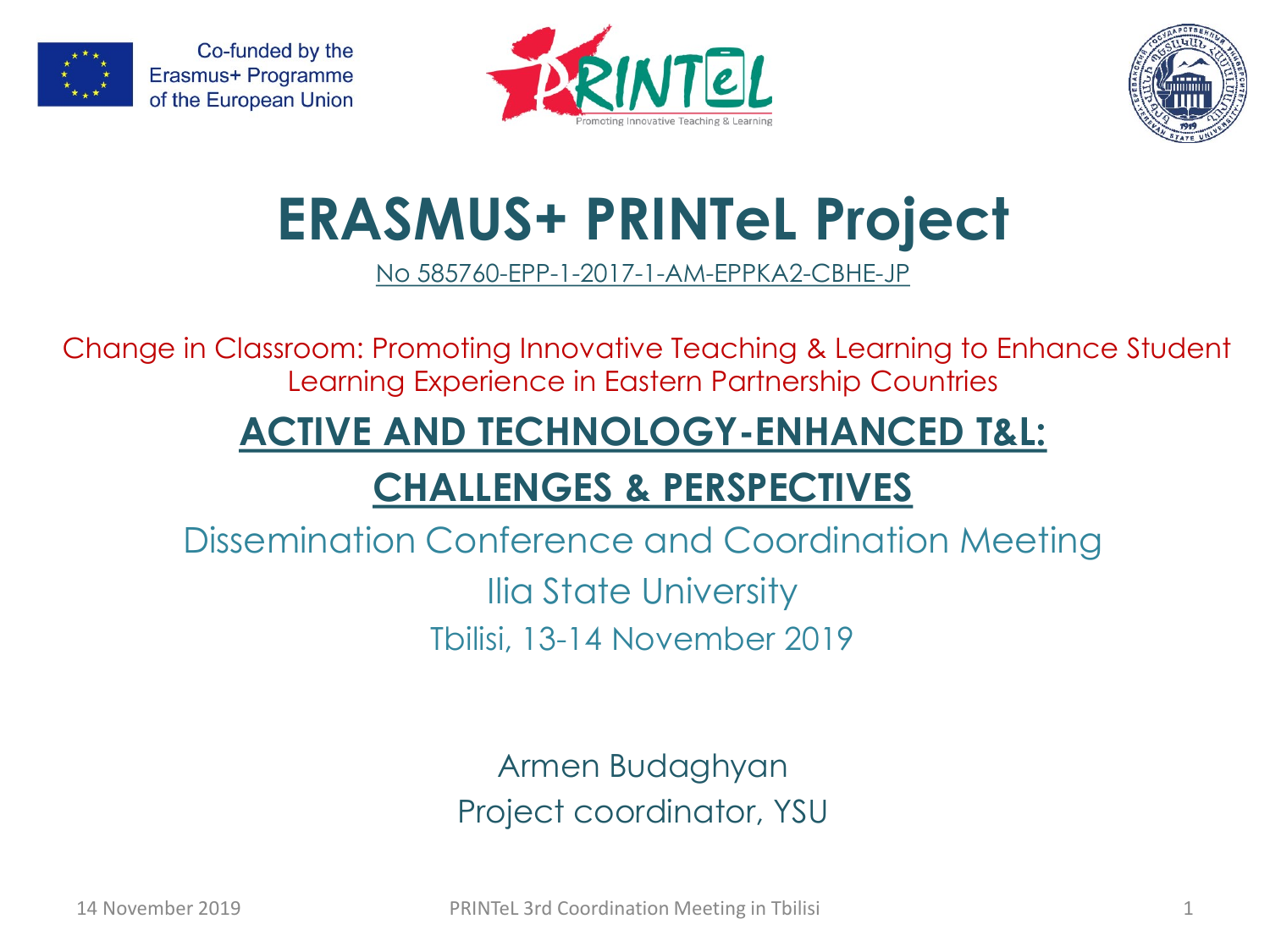





|                       | <b>ERASMUS+ 585760 PRINTeL Project Activities</b>                                |                |              |                  | 2020             |                  |                |   |    |                               |
|-----------------------|----------------------------------------------------------------------------------|----------------|--------------|------------------|------------------|------------------|----------------|---|----|-------------------------------|
| <b>WP/Activity N°</b> | 25 26 27                                                                         |                |              |                  | 28 29 30 31      |                  |                |   | 32 | Curried out by                |
| <b>WP.1 (PRP)</b>     | <b>Strengthening TSDCs in PC HEIs</b>                                            | N              |              |                  |                  |                  | A              | M |    |                               |
| $1.6\,$               | Establishment of electronic T&L infrastructure                                   | $x \mid$       |              | $x \mid x \mid$  | $\boldsymbol{x}$ |                  |                |   |    | 9 PC HEIS                     |
| <b>WP.2 (DEV)</b>     | <b>Capacity building of teaching staff</b>                                       | N              | D            |                  | F.               | M                | $\mathsf{A}$   | M |    |                               |
| 2.3                   | Adoption of the TT courses at TSDCs                                              | x <sub>1</sub> | X            |                  |                  |                  |                |   |    | <b>9 PC HEIS</b>              |
| 2.4                   | Piloting innovative T&L methods in PC HEIs curricula                             | x <sub>1</sub> | $\mathbf{x}$ |                  |                  |                  |                |   |    | <b>9 PC HEIS</b>              |
| 2.5                   | Evaluation of students' feedback & follow-up                                     |                |              | X                | X                |                  |                |   |    | <b>9 PC HEIS</b>              |
| <b>WP.3 (DEV)</b>     | <b>Creating Virtual Academy of T&amp;L (VATL)</b>                                | N <sub>1</sub> | D            |                  | F.               | M                | $\overline{A}$ | M |    |                               |
| 3.3                   | Acquisition of software, hardware & studios for VATL support at PC HEIs          | x <sub>1</sub> | $x \mid$     | $\boldsymbol{x}$ | X                |                  |                |   |    | 9 PC HEIS                     |
| 3.6                   | Operationalization of the VATL (5 EU TOT + 96 PC TT coureses on Portal)          |                | $x \mid$     | $\boldsymbol{x}$ | X                | $\boldsymbol{x}$ |                |   |    | 5 EU & 9 PC HEIS              |
| <b>WP.4 (DEV)</b>     | <b>Raising Awareness on Innovative T&amp;L</b>                                   | N              | D.           |                  | F.               | M                | $\overline{A}$ | M |    |                               |
| 4.4                   | Adoption of incentive policies & award programs for innovative T&L at PC HEIs    | x <sub>1</sub> |              | $x \mid x \mid$  | $\boldsymbol{x}$ |                  |                |   |    | 9 PC HEIS                     |
| WP.6 (DISS)           | <b>Dissemination &amp; Exploitation</b>                                          | N              | D            |                  | F.               | M <sub>1</sub>   | $\overline{A}$ | M |    |                               |
| 6.2                   | Publication of Newsletter #4, 5T&L Brochures and the Teacher's Handbook          |                |              |                  | N4 5B            |                  | N <sub>5</sub> |   |    | $ {\sf TH} $ 5 EU & 9 PC HEIs |
| 6.3                   | Organization of internal dissemination meeting and article in newspaper          | $M \mid A$     |              |                  |                  |                  |                |   |    | <b>9 PC HEIS</b>              |
| 6.4                   | Organisation of information seminar/workshop and 4th Coordination meeting in BSU |                |              |                  |                  | /Х               |                |   |    | <b>BSU</b>                    |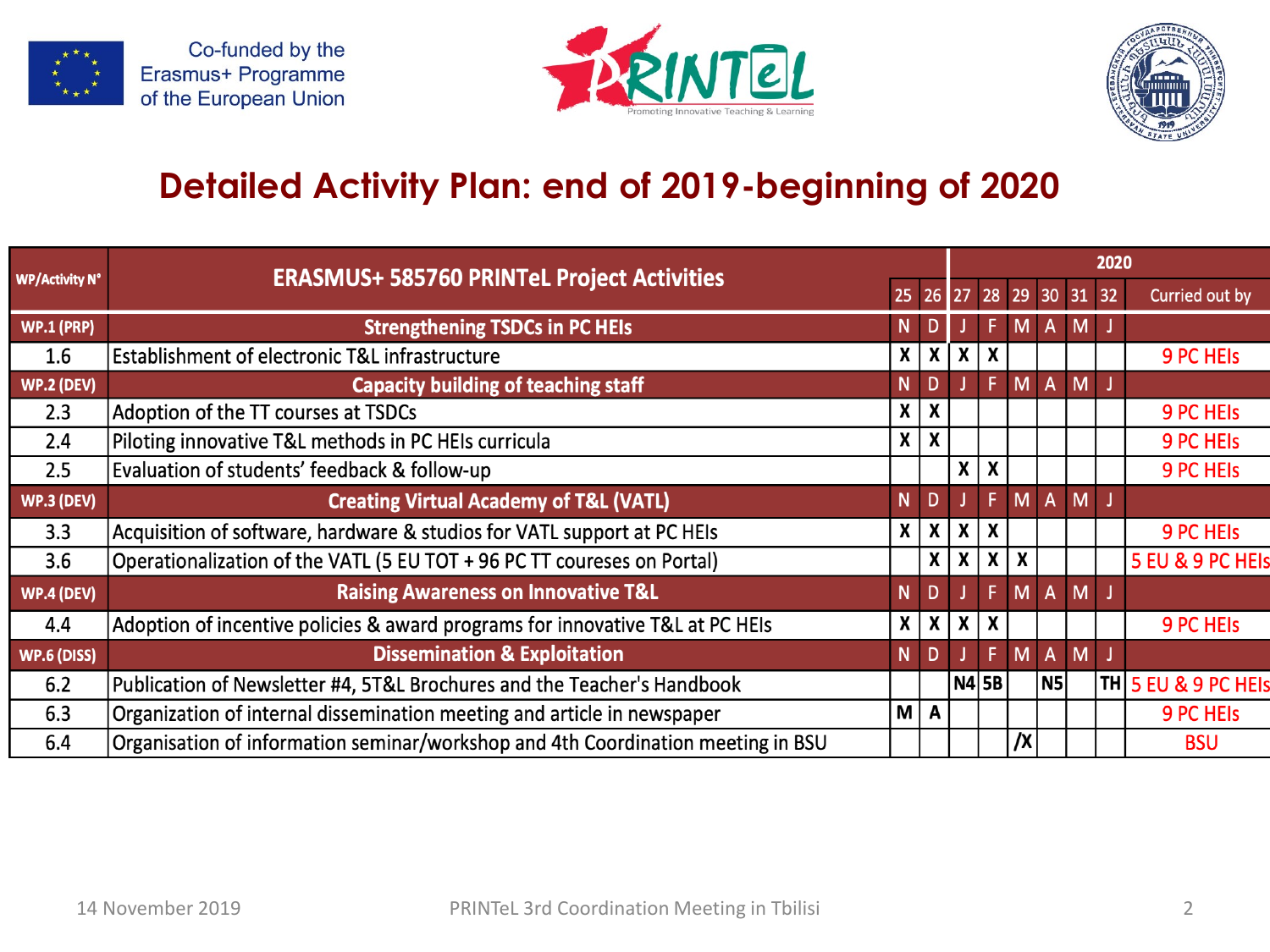

Co-funded by the Erasmus+ Programme of the European Union





#### **Detailed Activity Plan: end of 2019-beginning of 2020**

# WP.1. Strengthening TSDCs in PC HEIs

| <b>Ref</b><br><b>No</b> | <b>Activity</b>                                                | <b>Deliverable</b>                                                     | <b>Deadline</b>               |
|-------------------------|----------------------------------------------------------------|------------------------------------------------------------------------|-------------------------------|
| 1.6                     | Establishment of electronic T&L<br>infrastructure by 9 PC HEIs | 18 Active Learning<br>Classrooms (ALC) for<br><b>Teacher Trainings</b> | Nov 2019 -<br><b>Feb 2020</b> |
| 1.6.1                   | Installation of the purchased equipment in TSDCs by PC HEIs    |                                                                        | 01 Dec-31 Jan                 |
| 1.6.2                   | Operationalization of the ALCs by TSDCs                        |                                                                        | by 28 Feb                     |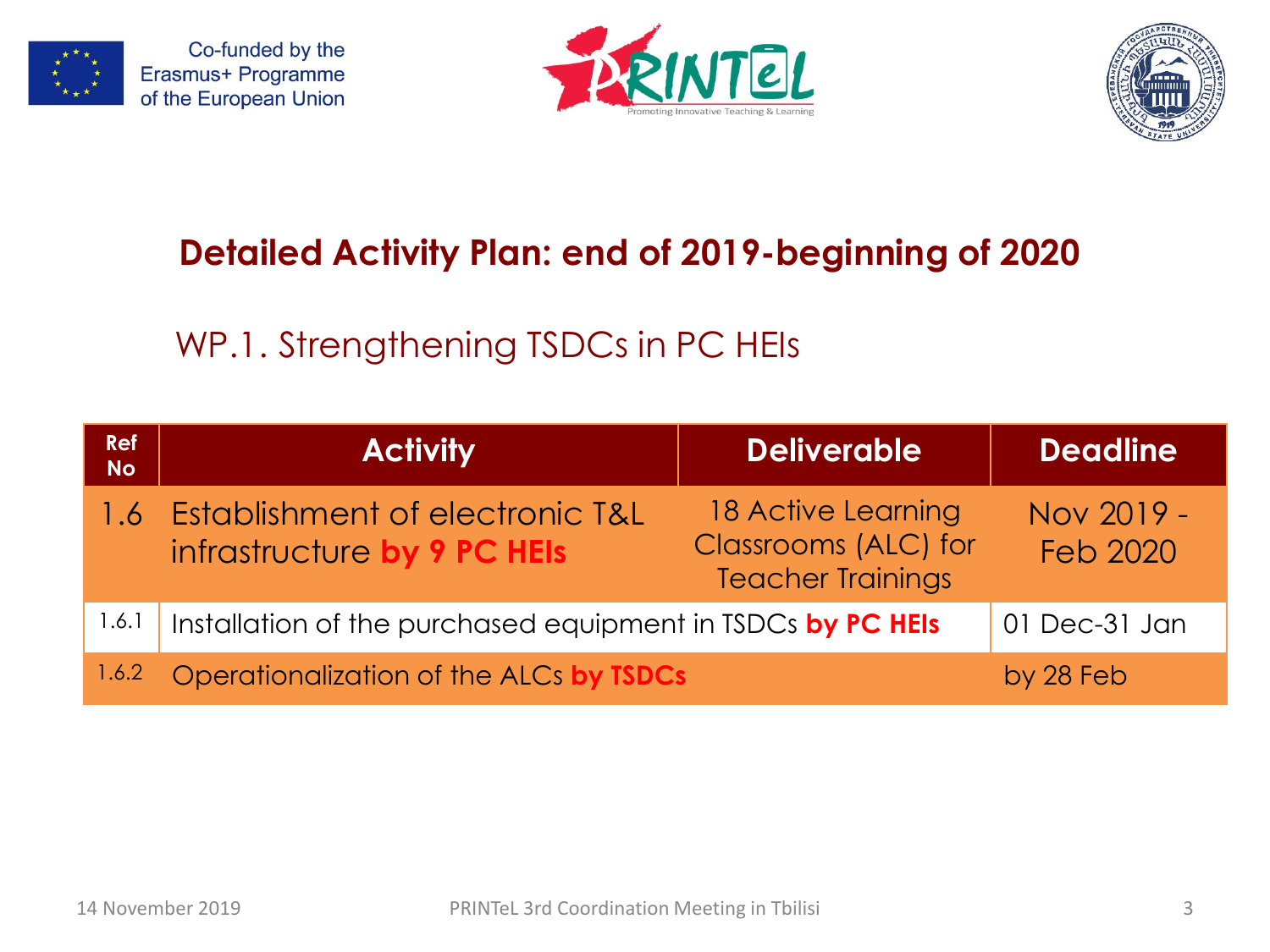





#### WP.2. Capacity building of teaching staff

| <b>Ref</b><br><b>No</b> | <b>Activity</b>                                                                                                      | <b>Deliverable</b>             | <b>Deadline</b> |
|-------------------------|----------------------------------------------------------------------------------------------------------------------|--------------------------------|-----------------|
|                         | 2.3 Adoption of the TT courses at<br><b>TSDCs by 9 PC HEIS</b>                                                       | Regular TT courses<br>at TSDCs | Oct-Dec<br>2019 |
| 2.3.3                   | Organization of enrolment of teachers in the TT courses, issue<br>of the participants/attendance lists by TSDC staff |                                | 05-15 Oct       |
| 2.3.5                   | Conducting the TT trainings and post-training feedback<br>surveys, production of the follow up reports               |                                | 20 Oct -20 Dec  |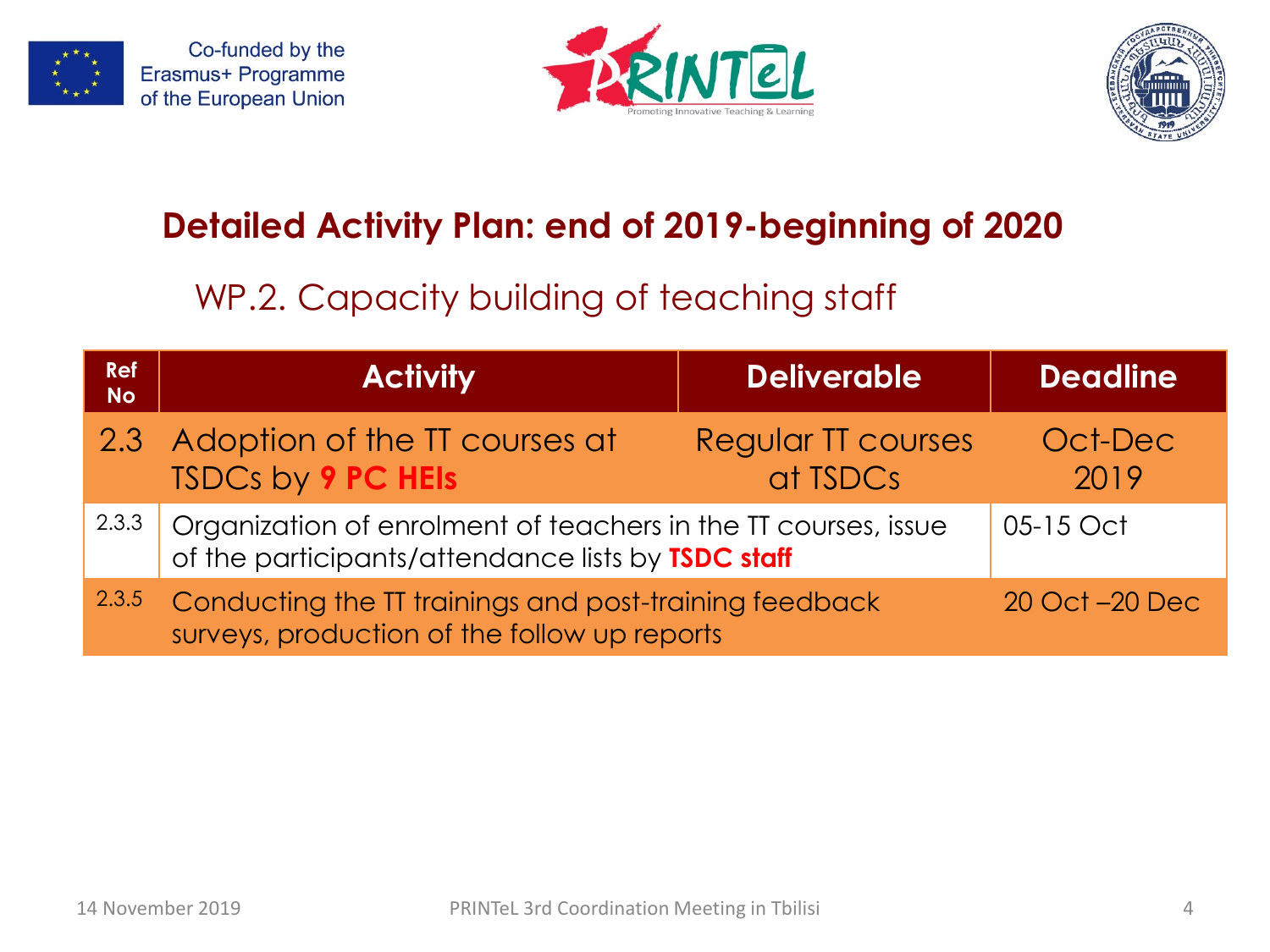







#### WP.2. Capacity building of teaching staff

| <b>Ref</b><br><b>No</b> | <b>Activity</b>                                                                                          | <b>Deliverable</b>                     | <b>Deadline</b> |
|-------------------------|----------------------------------------------------------------------------------------------------------|----------------------------------------|-----------------|
| 2.4                     | Piloting innovative T&L methods<br>in PC HEIs curricula by PC HEIs                                       | Adopted<br>innovative T&L<br>practices | Sep-Dec<br>2019 |
| 2.4.2                   | Delivery of the revised courses in regular classes with students<br>by the abovementioned teaching staff |                                        | 01 Sep-15 Dec   |
| 2.4.3                   | Conducting feedback evaluation surveys by teachers and<br>producing reports                              |                                        | 15-25 Dec       |
| 2.4.4                   | Providing the list of the teachers and subject courses delivered<br>by the local coordinators            |                                        | 15-25 Dec       |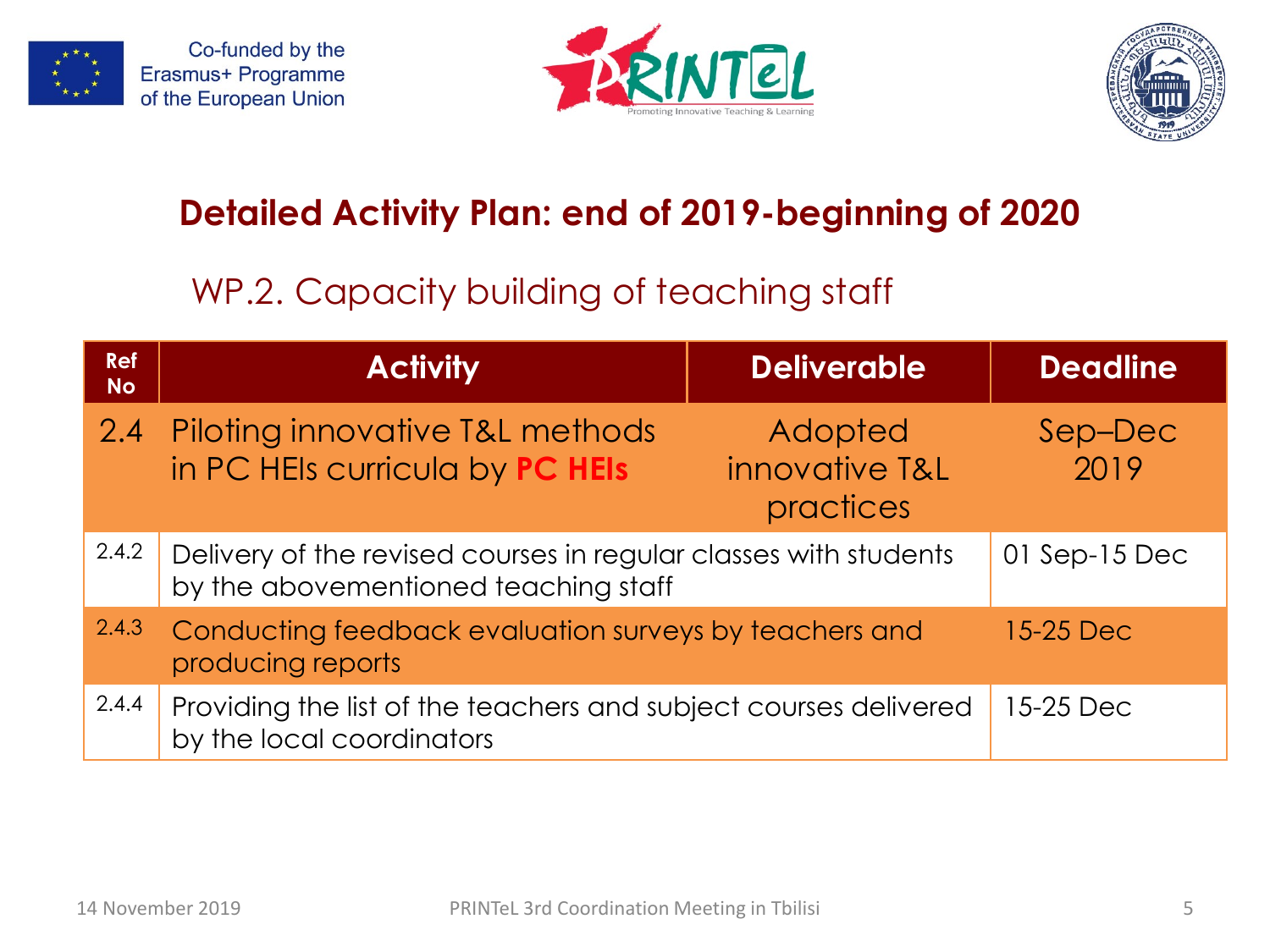





#### WP.2. Capacity building of teaching staff

| <b>Ref</b><br><b>No</b> | <b>Activity</b>                                                                                                | <b>Deliverable</b>                                                                                                          | <b>Deadline</b> |
|-------------------------|----------------------------------------------------------------------------------------------------------------|-----------------------------------------------------------------------------------------------------------------------------|-----------------|
|                         | 2.5 Evaluation of students'<br>feedback & follow-up by PC<br><b>HEIs</b>                                       | <b>Feedback</b><br><b>Reports</b>                                                                                           | Jan-Feb 2020    |
| 2.5.1                   |                                                                                                                | Collection of student feedbacks on new T&L practices at<br>respective departments by PC HEIs institutional Task Forces (TF) |                 |
| 2.5.2                   | Preparation of follow-up reports on the impact & drawbacks with<br>recommendations for improvements by the TFs |                                                                                                                             | $1-20$ Feb      |
| 2.5.3                   | Dissemination of the reports amongst the internal stakeholders<br>concerned by the TFs                         |                                                                                                                             | 20-28 Feb       |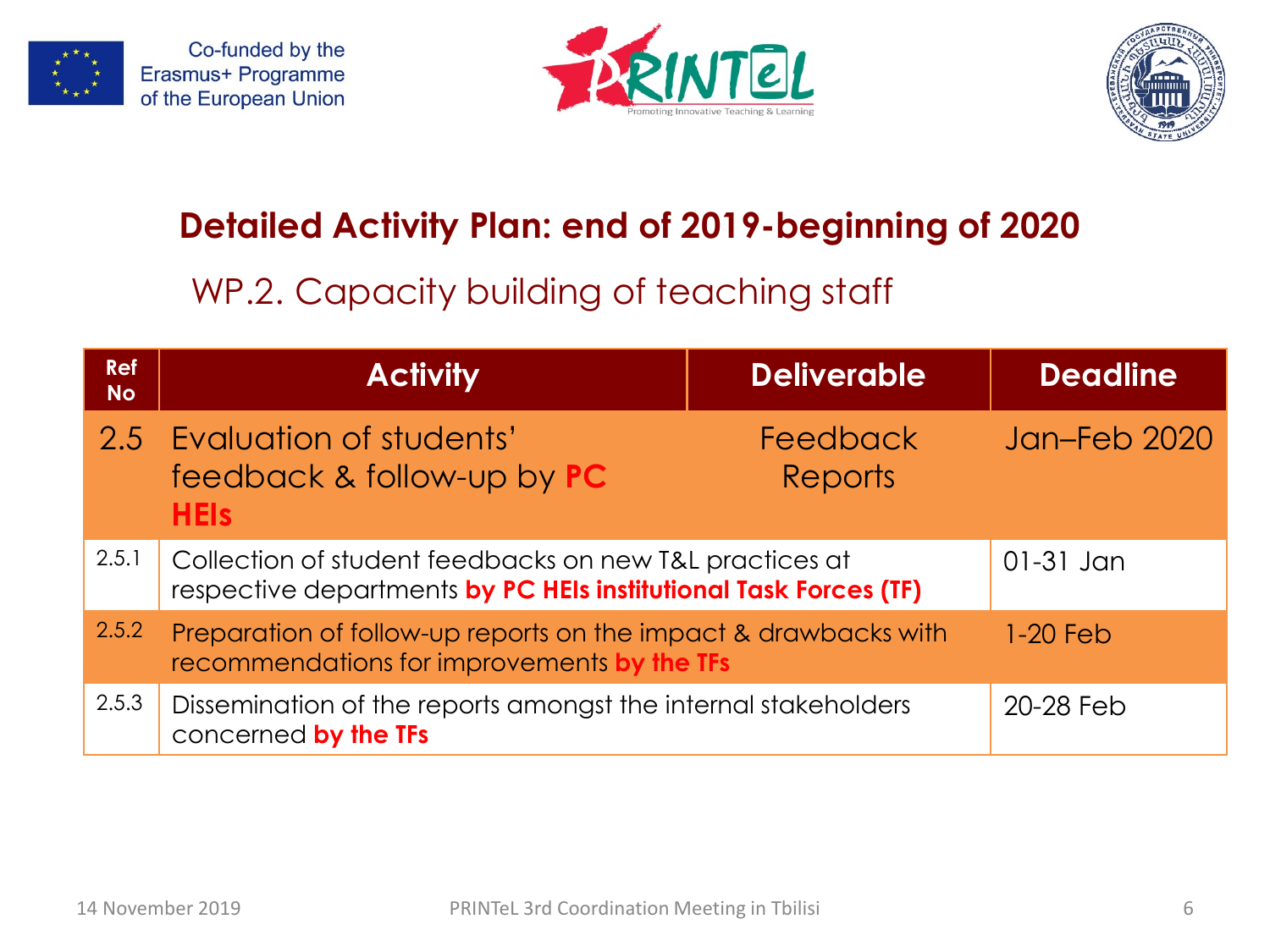







#### WP.3 Creating Virtual Academy of T&L (VATL)

| <b>Ref</b><br><b>No</b> | <b>Activity</b>                                                                   | <b>Deliverable</b>                                           | <b>Deadline</b>              |
|-------------------------|-----------------------------------------------------------------------------------|--------------------------------------------------------------|------------------------------|
|                         | 3.3 Acquisition of software,<br>hardware & studios for VATL<br>support by PC HEIs | 9 Lecture Capture<br>(Recoding) Studios at<br><b>PC HEIS</b> | Nov 2019-<br><b>Feb 2020</b> |
| 3.3.1                   | Installation of the purchased equipment in Studios by PC HEIs                     |                                                              | 01 Dec-31 Jan                |
| 3.3.2                   | Operationalization of the Studios by PC HEIs                                      |                                                              | 28 Feb                       |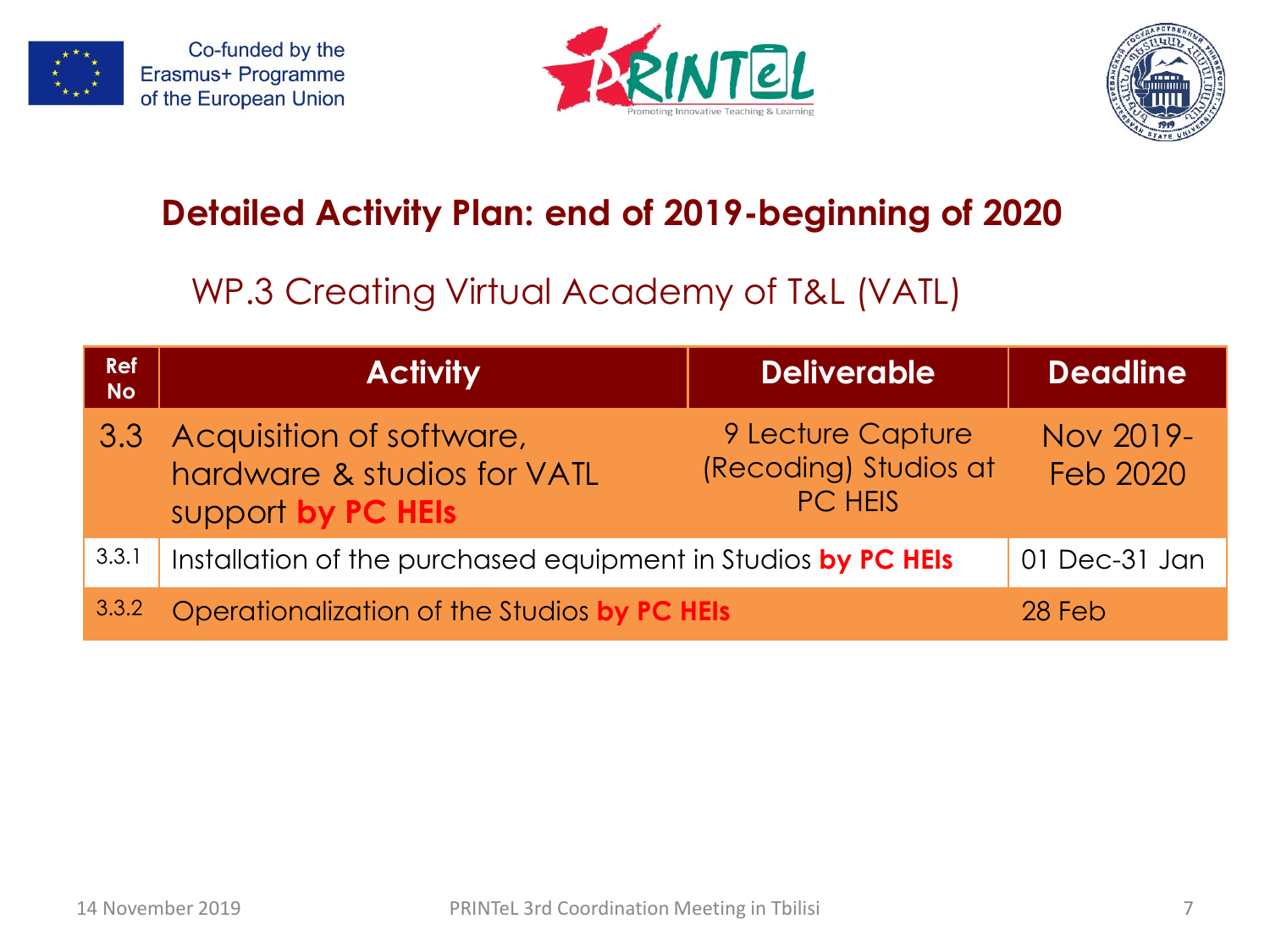







#### WP.3 Creating Virtual Academy of T&L (VATL)

| <b>Ref</b><br><b>No</b> | <b>Activity</b>                                                                                                                  | <b>Deliverable</b>                                                                                                                                                                             | <b>Deadline</b>                 |
|-------------------------|----------------------------------------------------------------------------------------------------------------------------------|------------------------------------------------------------------------------------------------------------------------------------------------------------------------------------------------|---------------------------------|
|                         | 3.6 Operationalization of the VATL<br>by EU and PC partners                                                                      | <b>Operating virtual</b><br><b>T&amp;L platform</b>                                                                                                                                            | $Dec 2019 -$<br><b>Mar 2020</b> |
| 3.6.2                   | repository by <b>EU and PC partners</b> in their subject areas:<br>the VATL portal<br>course for installation in the VATL portal | Production & publication of course materials for the VATL<br>• 5 EU partners to prepare per 1 TOT course for installation in<br>• 96 TT course trainers from 9 PC partners to prepare per 1 TT |                                 |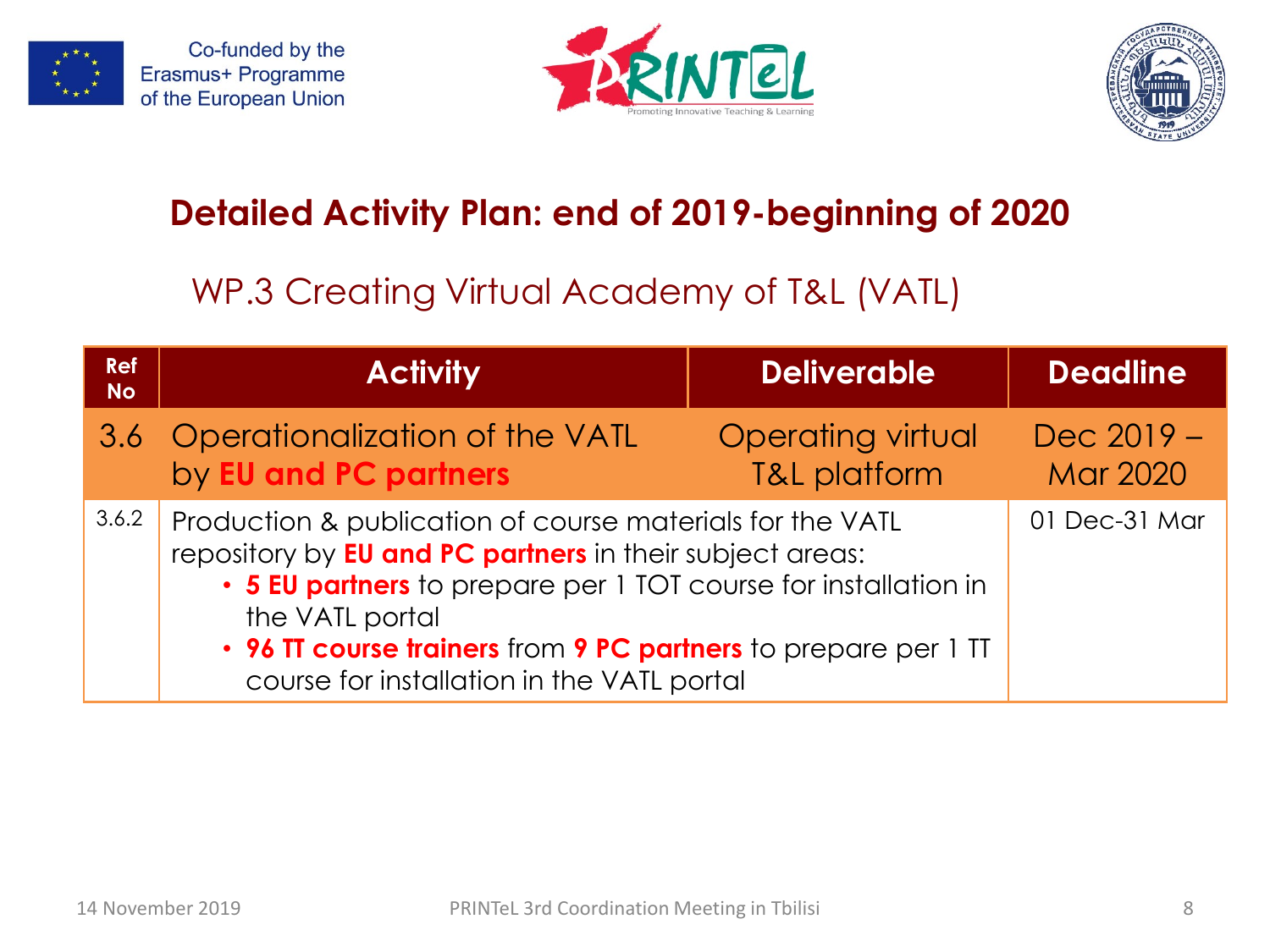







#### WP.4. Raising Awareness on Innovative T&L

| <b>Ref</b><br><b>No</b> | <b>Activity</b>                                                                                                                                                         | <b>Deliverable</b>           | <b>Deadline</b>              |
|-------------------------|-------------------------------------------------------------------------------------------------------------------------------------------------------------------------|------------------------------|------------------------------|
| 4.4                     | Adoption of incentive policies and<br>award programs for innovative T&L<br>at PC HEIS                                                                                   | Institutional<br>regulations | Nov 2019-<br><b>Feb 2020</b> |
| 4.4.2                   | Accommodation of the developed criteria and procedures by<br>the PC HEIs for internal adoption                                                                          |                              | 01 Nov -31 Dec               |
| 4.4.3                   | Establishment of institutional annual award schemes for the<br>excellence in T&L by the PC HEIs                                                                         |                              | $01-30$ Jan                  |
| 4.4.4                   | Inclusion of the criteria in institutional policies for teaching staff<br>job promotion to recognize and stimulate staff engagement in<br>innovative teaching practices |                              | $01-28$ Feb                  |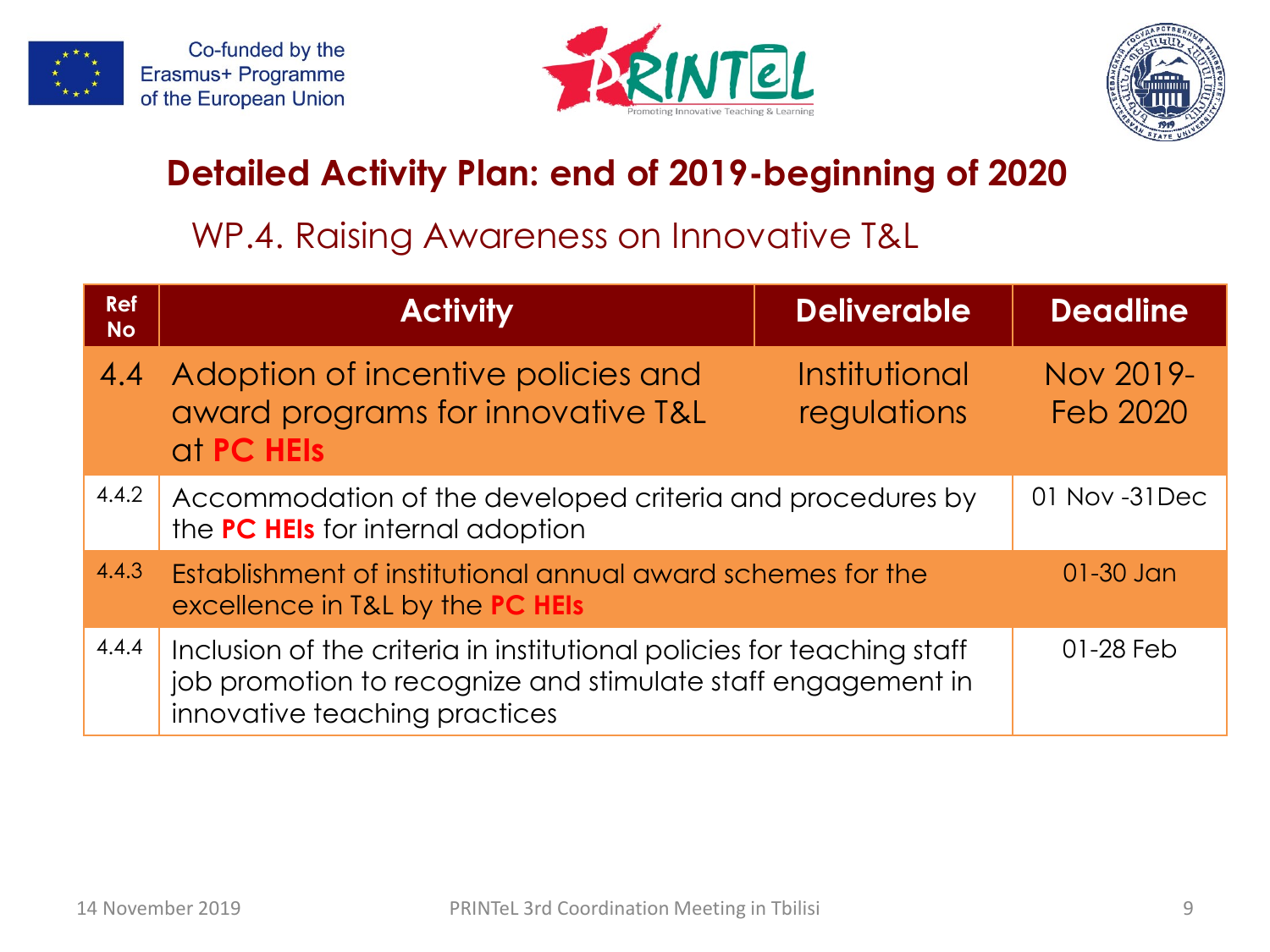





#### WP.6. Dissemination & Exploitation

| <b>Ref</b><br><b>No</b> | <b>Activity</b>                                                                                                                                                                                                                                                                                                                                                                                                                                                                                                                                                                                                                                  | <b>Deliverable</b>              | <b>Deadline</b>       |
|-------------------------|--------------------------------------------------------------------------------------------------------------------------------------------------------------------------------------------------------------------------------------------------------------------------------------------------------------------------------------------------------------------------------------------------------------------------------------------------------------------------------------------------------------------------------------------------------------------------------------------------------------------------------------------------|---------------------------------|-----------------------|
| 6.2                     | Publication and dissemination of 5<br>brochures on innovating T&L by <b>EU</b><br><b>partners</b> with involvement of PC HEIs                                                                                                                                                                                                                                                                                                                                                                                                                                                                                                                    | 5 published<br><b>brochures</b> | Oct 2019-<br>Feb 2020 |
| 6.2.2                   | Preparation and publication of 5 brochures on innovative and<br>technology-enhanced T&L methods and pedagogical<br>approaches by <b>EU partners</b> by involving representatives per <b>PC</b><br><b>HEIS</b><br>• Active Learning with special focus on Technology Enhanced<br>Collaborative Learning by KU Leuven<br>• Active learning & ICT-enhanced teaching: M-learning &<br>gamification by UB<br>• Video as a Learning tool for teachers & students: Video<br>Lecturing & promoting Interaction in the Classroom by<br><b>U.PORTO</b><br>• Active Learning in the Flipped Classroom by LiU<br>• Hybrid/Blended Teaching & Learning by FHJ |                                 | 01 Oct-28 Feb         |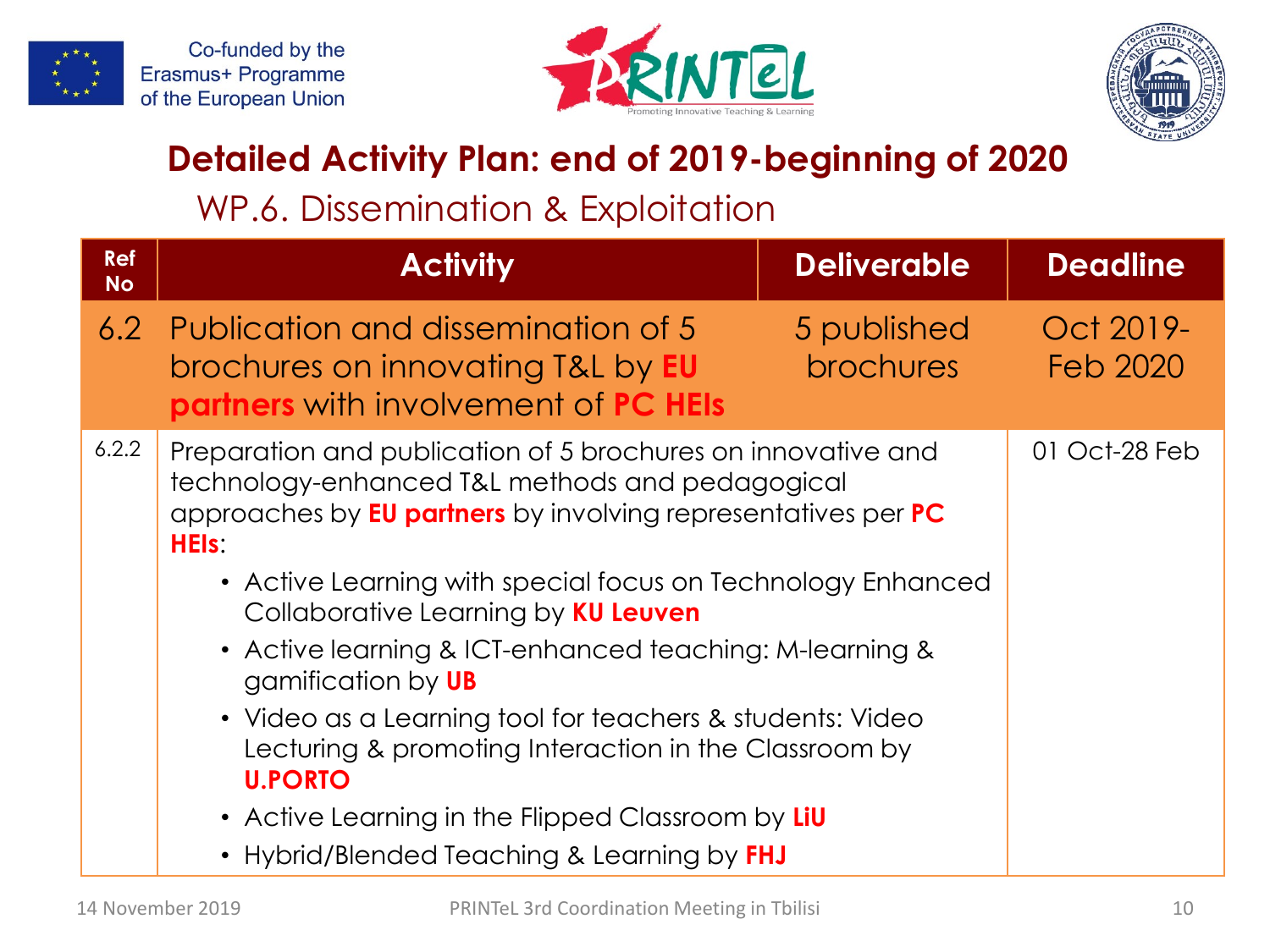





#### WP.6. Dissemination & Exploitation

| <b>Ref</b><br><b>No</b> | <b>Activity</b>                                                                                            | <b>Deliverable</b> | <b>Deadline</b> |
|-------------------------|------------------------------------------------------------------------------------------------------------|--------------------|-----------------|
|                         | 6.3 Organization of project<br>dissemination activities by PC HEIs                                         | Informed public    | Nov-Dec<br>2019 |
| 6.3.1                   | Organization of 1 internal dissemination meeting with<br>participation of teachers and students by PC HEIS |                    | by 30 Nov       |
| 6.3.2                   | Publication at least 1 article about PRINTeL in local and/or<br>regional press by PC HEIs                  |                    | by 30 Dec       |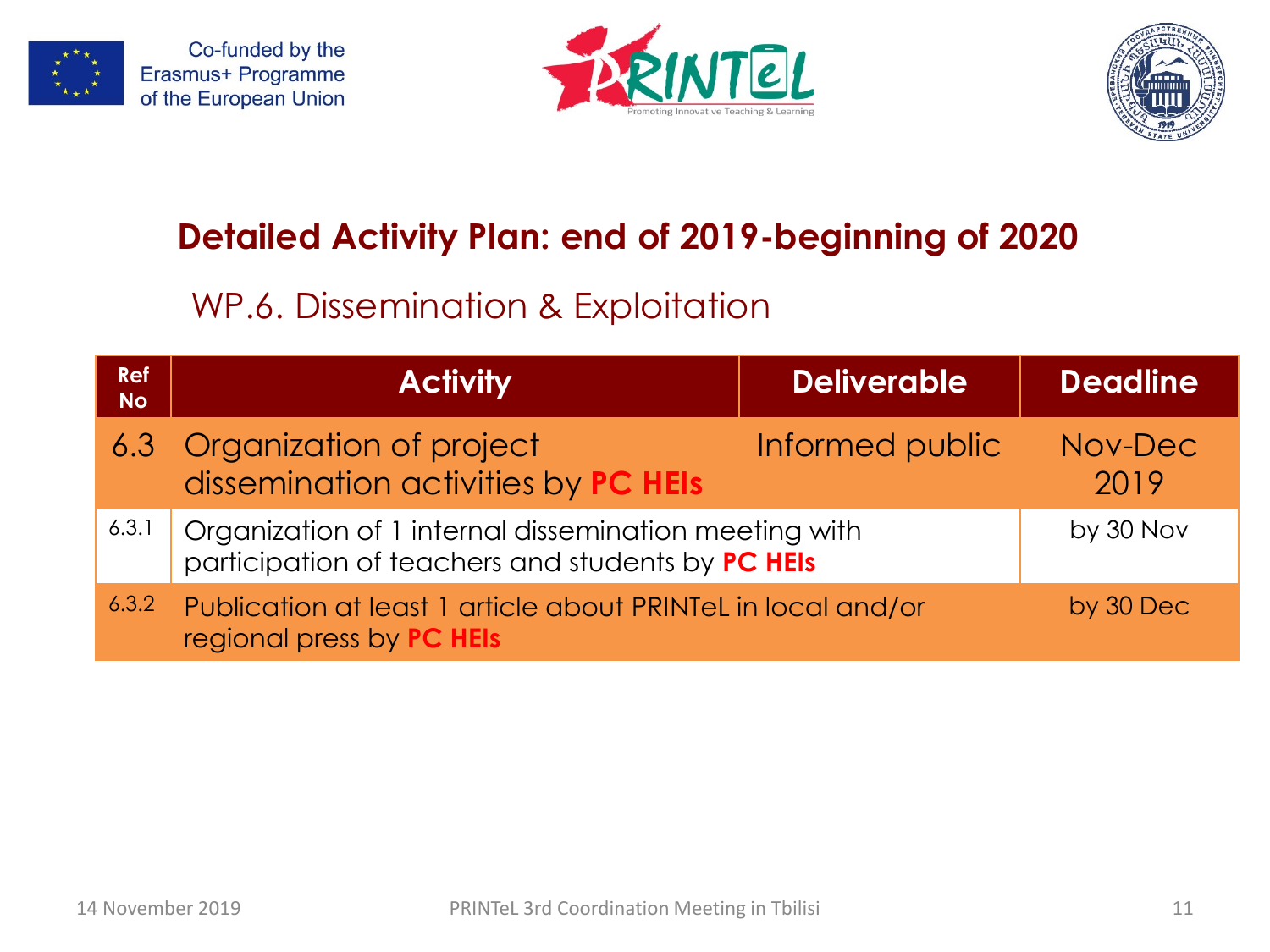





#### WP.6. Dissemination & Exploitation

| <b>Ref</b><br><b>No</b> | <b>Activity</b>                                                                                                                                                                          | <b>Deliverable</b>        | <b>Deadline</b> |
|-------------------------|------------------------------------------------------------------------------------------------------------------------------------------------------------------------------------------|---------------------------|-----------------|
| 6.4                     | Organization of Information<br>seminar/Workshop and Coordination<br>meeting in <b>BSU</b>                                                                                                | <b>Informed</b><br>public | Jan-Mar<br>2020 |
| 6.4.1                   | Preparation for the Information seminar/Workshop by <b>BSU</b>                                                                                                                           |                           | 10 Jan-28 Feb   |
| 6.4.2                   | Organization of a 1.5-day seminar/workshop by BSU to bring<br>local staff and students into a common discussion platform,<br>present the results and raise awareness towards the project |                           | $24 - 25$ March |
| 6.4.3                   | Conducting a feedback survey of participants and production<br>of the evaluation report                                                                                                  |                           | by 10 Apr       |